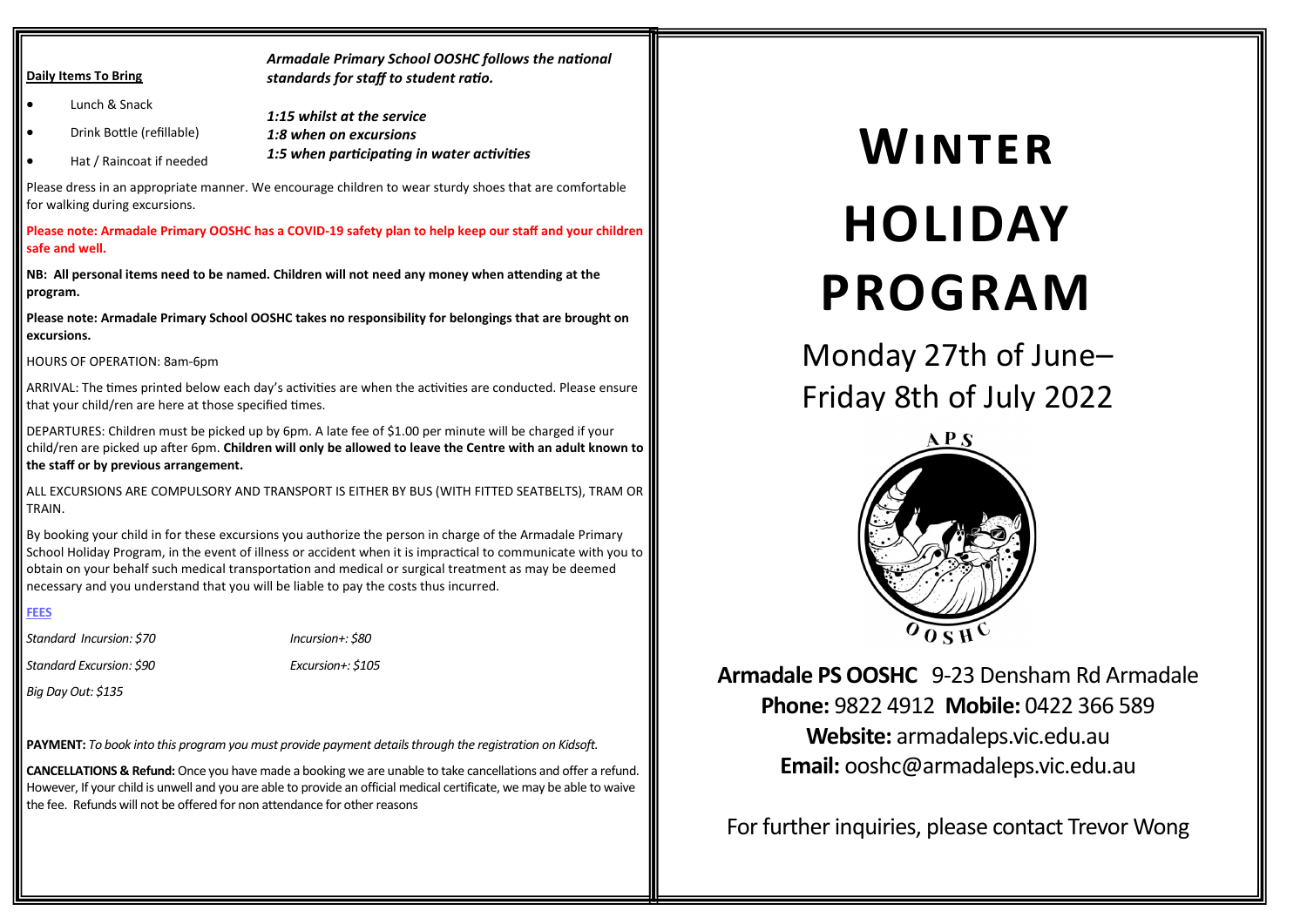# **REMINDER—PUT ON THE FRIDGE!!**

## **We have booked into the following days for Armadale Primary OOSHC 20212 Winter Holiday Program:**

| Monday 27th June<br><b>Circus</b><br>Time: 11am to 3.30pm Bring: Lunch,<br>water Venue: School                                        | <b>Tuesday 28th June</b><br><b>Lego Master</b><br>Time: 10am to 3pm Bring: Lunch, water<br><b>Venue: School</b> | <b>Wednesday 29th June</b><br><b>Ice skating</b><br>Time: 10:00am to 4pm Bring: Lunch,<br>water, thick socks Venue: O'Brien<br><b>Icehouse Transportation: Bus</b> | <b>Thursday 30th June</b><br><b>Wood Crafting</b><br>Time: 10:am-3:00pm Bring: Lunch, wa-<br>ter Venue: School                                               | Friday 1st July<br><b>Amazing Race</b><br>Time: 10:am-3:00pm Bring: Lunch, wa-<br>ter Venue: School |
|---------------------------------------------------------------------------------------------------------------------------------------|-----------------------------------------------------------------------------------------------------------------|--------------------------------------------------------------------------------------------------------------------------------------------------------------------|--------------------------------------------------------------------------------------------------------------------------------------------------------------|-----------------------------------------------------------------------------------------------------|
| Attending                                                                                                                             | Attending                                                                                                       | Attending                                                                                                                                                          | Attending                                                                                                                                                    | Attending                                                                                           |
| On waiting list                                                                                                                       | On waiting list                                                                                                 | On waiting list                                                                                                                                                    | On waiting list                                                                                                                                              | On waiting list                                                                                     |
| <b>Monday 4th July</b><br><b>Movie</b><br>Time: 8:30am to 5:30pm Bring: Lunch,<br>water. Venue: Jam factory Transport:<br><b>Tram</b> | <b>Tuesday 5th July</b><br><b>Science</b><br>Time: 10:00am to 3:00pm Bring: Lunch,<br>water. Venue: School      | <b>Wednesday 6th July</b><br><b>Bounce Inc</b><br>Time: 9:00am 2:00 pm Bring: Lunch, wa-<br>ter Venue: Bounce, Glen Iris Transport:<br><b>Tram</b>                 | <b>Thursday 7th July</b><br><b>Treetop Adventure</b><br>Time: 9.00am to 3.30pm Bring: Lunch,<br>water Venue: Treetop Adventure, Bel-<br>grave Transport: Bus | Friday 8th July<br>X'mas in July<br>Time: 10am to 3pm Bring: Lunch,<br>water Venue: School          |
| Attending                                                                                                                             | Attending                                                                                                       | Attending                                                                                                                                                          | Attending                                                                                                                                                    | Attending                                                                                           |
| On waiting list                                                                                                                       | On waiting list                                                                                                 | On waiting list                                                                                                                                                    | On waiting list                                                                                                                                              | On waiting list                                                                                     |

 $\mathbf{u}^{\dagger}$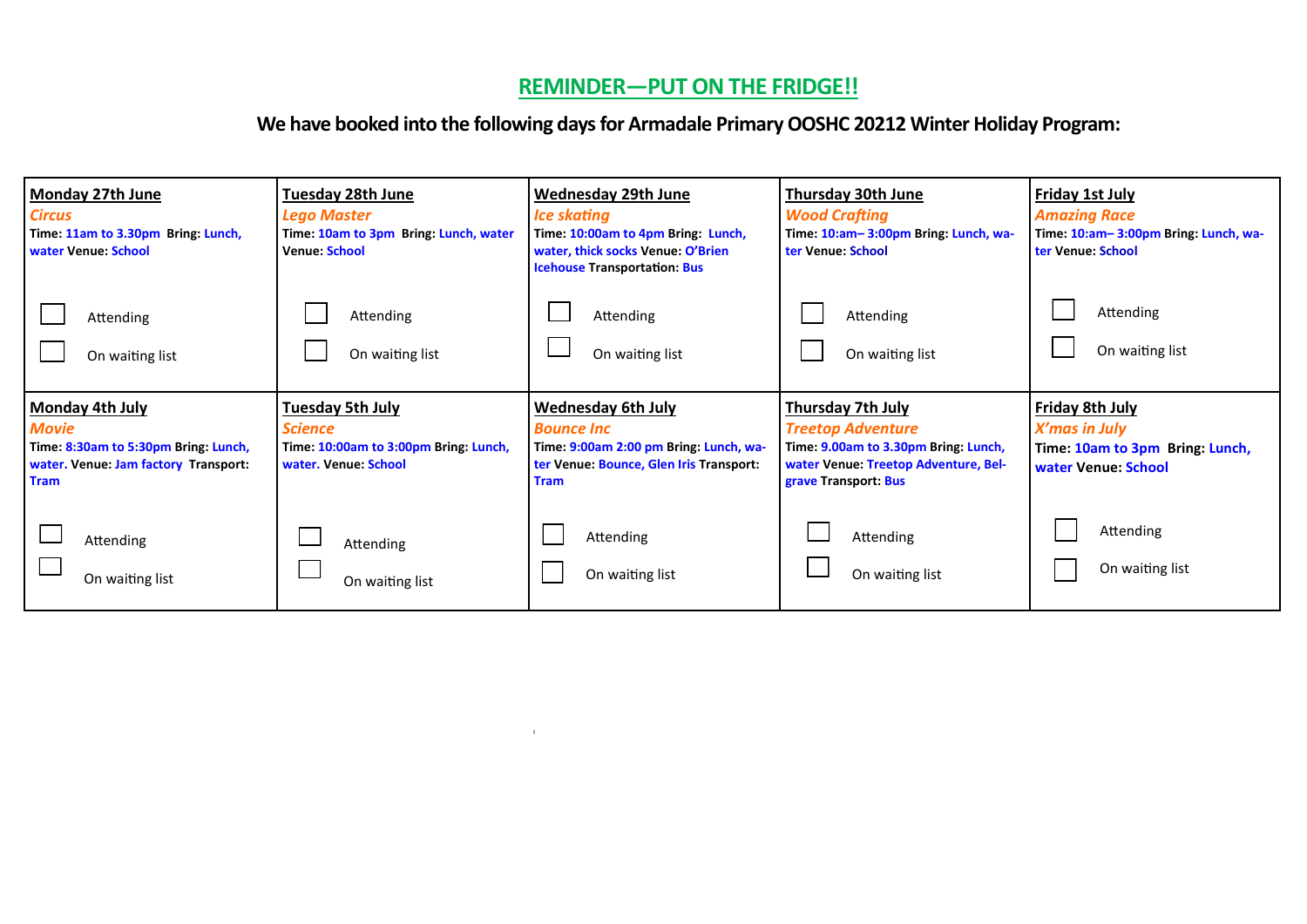| <b>Monday 27th June</b><br><b>Circus</b><br>The Circus is coming to town! Come down and enjoy<br>the show. There will be a circus workshop afterward<br>where you get to test your skills on Juggling, balancing act and all sorts of acrobatic<br>moves! So come on down and show us what you've got.<br>Time: 11am to 3.30pm Bring: Lunch, water Venue: School (Incursion+ day \$80)                                   | Child/ren Names<br>Parent's Signature<br><b>CIRCUS</b> | Monday 4th July<br><b>Movie @ Jam Factory</b><br>The students will be taking the tram to the Jam Factory<br>to watch the new movie Minion: Rise of Gru. Each stu-<br>dent will be given a soft drink and popcorn. The students will then be taken<br>to Grosvenor park to play on the playground.<br>Time: 10am to 4.30pm Bring: Lunch, water Venue: School (Standard Excur-<br>sion day \$90) Transport: Tram                                            | Child/ren Names<br>Parent's Signature                                                     |
|--------------------------------------------------------------------------------------------------------------------------------------------------------------------------------------------------------------------------------------------------------------------------------------------------------------------------------------------------------------------------------------------------------------------------|--------------------------------------------------------|-----------------------------------------------------------------------------------------------------------------------------------------------------------------------------------------------------------------------------------------------------------------------------------------------------------------------------------------------------------------------------------------------------------------------------------------------------------|-------------------------------------------------------------------------------------------|
| Tuesday 28th June<br><b>Lego Master</b><br>Teams of LEGO lovers compete for special prizes by<br>creating incredible LEGO displays of creativity, design<br>and fun, in this children friendly competition. If you think your child has got<br>what it takes, make sure you book them in for OOSHC Lego Master!<br>Time: 10am to 3pm Bring: Lunch, water, hat Venue: School (Standard<br>Incursion day: \$70)            | Child/ren Names<br>Parent's Signature                  | <b>Tuesday 5th July</b><br><b>Science</b><br>Lets have a moment of Science. Because it is time to get   Parent's Signature<br>your lab coats out, clean your beakers and dust off your<br>goggles. On this day, the students will become scientists. The kids will be partici-<br>pating in experiments designed to blow your mind.<br>Time: 10:00 to 3:00pm Bring: Lunch, water Venue: School (Incursion+ \$80)                                          | Child/ren Names                                                                           |
| <b>Wednesday 29th June</b><br><b>Ice skating</b><br>We are taking our kids back to O'Brien Ice House for<br>our annual OOSHC Ice skating trip. Come hang out<br>with friends and learn how to skate with us. It is awesome fun gliding<br>around on ice and your kids will have a ball.<br>Time: 9:30am to 4:00 pm Bring: Lunch, water, hat Venue: O'Brien Ice<br>House (Excursion+ day: \$105)<br><b>Transport: Bus</b> | Child/ren Names<br>Parent's Signature                  | <b>Wednesday 6th July</b><br><b>Bounce Inc.</b><br>We are going to be jumping our way to bounce. All the<br>kids will be taking the tram to Bounce for 2hrs of free<br>play on the trampolines. There will be obstacle courses, trampo-<br>lines, dodgeball and plenty of other fun things to do there.<br>Time: 10am to 3pm Bring: Lunch, water Venue: Bounce, Glen<br>iris (Excursion+: \$105) Transport: Tram                                          | Child/ren Names<br>Parent's Signature<br><b>BOUMCE?</b><br><b>FREE-JUMPING REVOLUTION</b> |
| <b>Thursday 30th June</b><br><b>Wood Crafting</b><br>Anatoli from CraftPower is coming back this holiday<br>to teach our kids how to build more fun and inter-<br>esting toys with simple tools They will learn about safety in a workshop<br>and will be using wood, hammer and nail to build their own Train or<br>Fighter jet.<br>Time: 10am to 3pm Bring: Lunch, water, hat Venue: School (Incursion+<br>day: \$80)  | Child/ren Names<br>Parent's Signature                  | <b>Thursday 7th July</b><br><b>Treetop Adventure</b><br>Come along and soar through Victoria's first tree ropes<br>course, situated in the Dandenong Ranges. Move<br>through the branches on an array of ziplines, tight ropes and tunnels! What<br>an awesome experience this could be. So don't miss out!<br>Time: 9:00 to 2:30pm Bring: Lunch, water Venue: Treetop Adventure Bel-<br>grave (Big Day out: \$135) Transport: Bus                        | Child/ren Names<br>Parent's Signature                                                     |
| <b>Friday 1st July</b><br><b>Amazing Race</b><br>Amazing race is a scavenger like activity that will see<br>teams of children work together to reach their final<br>destination. They will be pushed outside of their comfort zone. So bring<br>your A game and lead your team to win the ultimate prize<br>Time: 10am to 3pm Bring: Lunch, water, hat Venue: School and surround-<br>ing area (excursion day: \$90)     | Child/ren Names<br>Parent's Signature                  | <b>Friday 8th July</b><br><b>X'mas in July</b><br>We've moved Christmas to July this year! Today, stu-<br>dents will participate in a range of different Christmas<br>activities. There will be baking, games, movies, crafts, tree decorating and more.<br>Dress your kids up in Christmas attire and come on down! Who knows, Santa Claus<br>might also be making an appearance<br>Time: 10am to 3pm Bring: Lunch, water Venue: School (incursion \$70) | Child/ren Names<br>Parent's Signature                                                     |